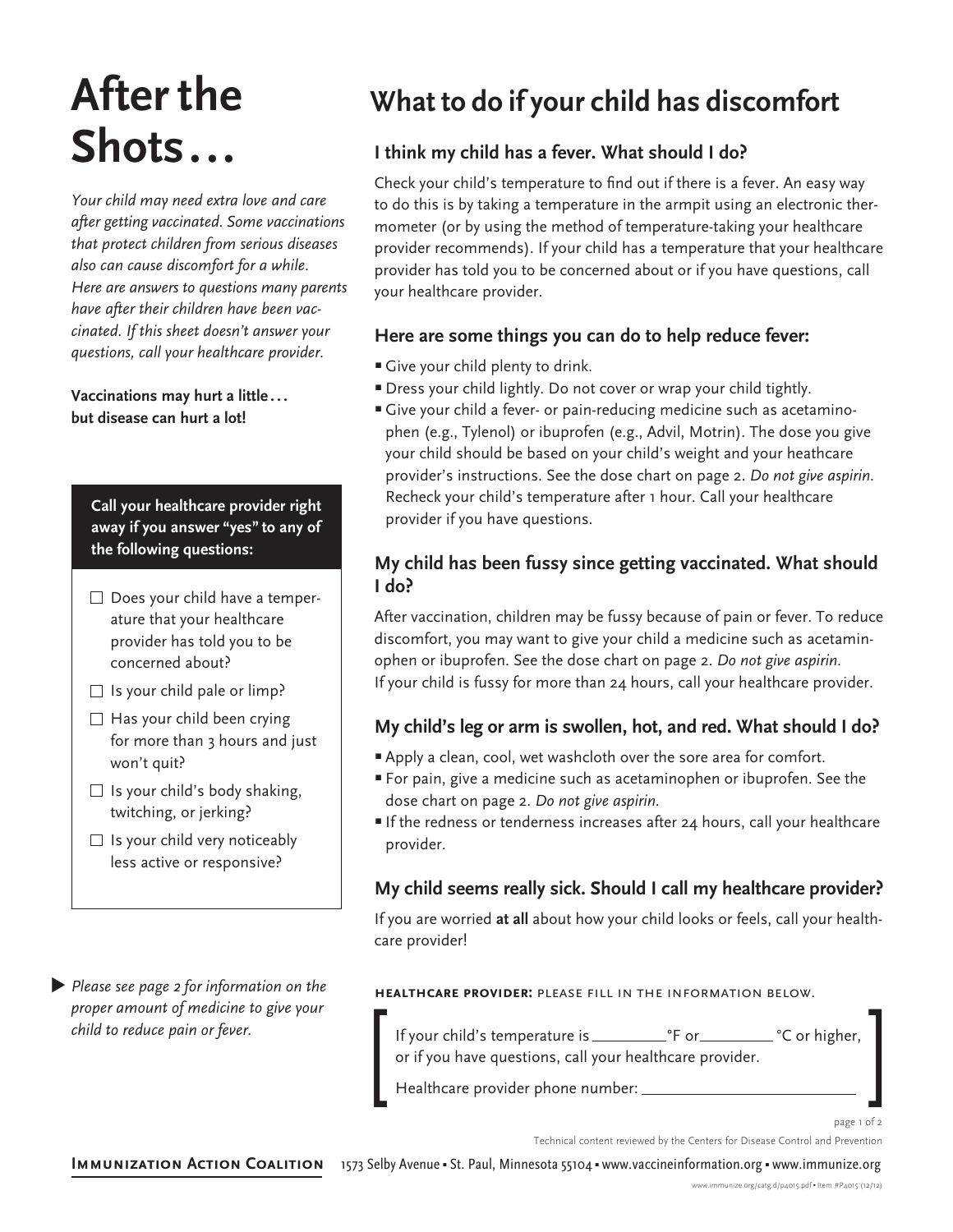# **Medicines and Dosages to Reduce Pain and Fever**

### **Choose the proper medicine, and measure the dose accurately.**

- **1.** Ask your healthcare provider or pharmacist which medicine is best for your child.
- **2.** Give the dose based on your child's weight. If you don't know your child's weight, give the dose based on your child's age. Do not give more medicine than is recommended.
- **3.** If you have questions about dosage amounts or any other concerns, call your healthcare provider.
- **4.** Always use a proper measuring device. For example:
	- When giving acetaminophen liquid (e.g., Tylenol), use the device enclosed in the package. If you misplace the device, consult your healthcare provider or pharmacist for advice. Kitchen spoons are not accurate measures.
	- When giving ibuprofen liquid (e.g., Advil, Motrin), use the device enclosed in the package. Never use a kitchen spoon!

#### **Take these two steps to avoid causing a serious medication overdose in your child.**

- **1.** Don't give your child a larger amount of acetaminophen (e.g., Tylenol) or ibuprofen (e.g., Motrin, Advil) than is shown in the table below. Too much of any of these medicines can cause an overdose.
- **2.** When you give your child acetaminophen or ibuprofen, don't also give them over-the-counter (OTC) cough or cold medicines. This can also cause a medication overdose because cough and cold medicines often contain acetaminophen or ibuprofen. In fact, to be safe, don't give OTC cough and cold medicines to your child unless you talk to your child's healthcare provider first.

### **Acetaminophen (Tylenol or another brand): How much to give?**

**Give every 4 to 6 hours, as needed, no more than 5 times in 24 hours (unless directed to do otherwise by your healthcare provider).**

| CHILD'S WEIGHT           | CHILD'S<br><b>AGE</b> | <b>OLD FORMULATIONS</b><br><b>INFANTS' DROPS</b><br>80 mg in each 0.8 mt<br>or in each 1.0 mt<br>Advised dose * PRODUCT<br>Advised dose * PRODUCT<br>Advised dose * ANUFACTURERS | <b>INFANTS' NEW FORMULATION</b><br>OR CHILDREN'S LIQUID<br>160 mg in each 5 mL (1 tsp)<br>Kitchen spoons are not accurate measures. | CHILDREN'S<br><b>CHEWABLES</b><br>80 mg in each tab | <b>JUNIOR</b><br><b>STRENGTH</b><br>160 mg in each tab |
|--------------------------|-----------------------|----------------------------------------------------------------------------------------------------------------------------------------------------------------------------------|-------------------------------------------------------------------------------------------------------------------------------------|-----------------------------------------------------|--------------------------------------------------------|
| $6-11$ lbs $(2.7-5$ kg)  | $O-3$ mos             |                                                                                                                                                                                  | Advised dose*                                                                                                                       |                                                     |                                                        |
| 12-17 lbs (5.5-7.7 kg)   | $4-11$ mos            |                                                                                                                                                                                  | $\frac{1}{2}$ teaspoon or 2.5 mL                                                                                                    |                                                     |                                                        |
| 18-23 lbs (8.2-10.5 kg)  | $12 - 23$ mos         | Advised dose*                                                                                                                                                                    | $\frac{3}{4}$ teaspoon or 3.75 mL                                                                                                   |                                                     |                                                        |
| 24-35 lbs (10.9-15.9 kg) | $2 - 3$ yrs           | $1.6$ mL ( $0.8$ mL+ $0.8$ mL)                                                                                                                                                   | 1 teaspoon or 5 mL                                                                                                                  | 2 tablets                                           |                                                        |
| 36-47 lbs (16.4-21.4 kg) | $4-5$ yrs             |                                                                                                                                                                                  | $1\frac{1}{2}$ teaspoon or 7.5 mL                                                                                                   | 3 tablets                                           |                                                        |
| 48-59 lbs (21.8-26.8 kg) | $6-8$ yrs             |                                                                                                                                                                                  | 2 teaspoons or 10 mL                                                                                                                | 4 tablets                                           | 2 tablets                                              |
| 60-71 lbs (27.3-32.3 kg) | $9-10$ yrs            |                                                                                                                                                                                  | $2\frac{1}{2}$ teaspoons or 12.5 mL                                                                                                 | 5 tablets                                           | $2\frac{1}{2}$ tablets                                 |
| 72-95 lbs (32.7-43.2 kg) | 11 yrs                |                                                                                                                                                                                  | 3 teaspoons or 15 mL                                                                                                                | 6 tablets                                           | 3 tablets                                              |

#### **Ibuprofen (Advil, Motrin, or another brand): How much to give? Give every 6 to 8 hours, as needed, no more than 4 times in 24 hours (unless directed to do otherwise by your healthcare provider).**

| CHILD'S WEIGHT                    | CHILD'S<br><b>AGE</b> | <b>INFANTS' DROPS</b><br>50 mg in each 1.25 mL $\gtrsim$ | <b>CHILDREN'S LIQUID</b><br>100 mg in each 5 mL (1 tsp) $\zeta$<br>Kitchen spoons are not accurate measures. | <b>OLD FORMULATION</b><br>CHILDREN'S<br><b>CHEWABLES</b><br>50 mg in each tab | CHILDREN'S<br><b>CHEWABLES OR</b><br><b>JUNIOR TABLETS</b><br>100 mg in each tab |  |  |
|-----------------------------------|-----------------------|----------------------------------------------------------|--------------------------------------------------------------------------------------------------------------|-------------------------------------------------------------------------------|----------------------------------------------------------------------------------|--|--|
| less than 11 lbs $(5 \text{ kg})$ | $0 - 5$ mos           |                                                          |                                                                                                              |                                                                               |                                                                                  |  |  |
| $12-17$ lbs $(5.5-7.7$ kg)        | $6-11$ mos            | $1.25$ mL                                                | Advised dose*                                                                                                |                                                                               |                                                                                  |  |  |
| $18 - 23$ lbs $(8.2 - 10.5$ kg)   | $12 - 23$ mos         | 1.875 mL                                                 | Advised dose*                                                                                                | PRODUCT BY H                                                                  |                                                                                  |  |  |
| 24-35 lbs (10.9-15.9 kg)          | $2 - 3$ yrs           |                                                          | 1 teaspoon or 5 mL                                                                                           | 2 tablets                                                                     | 1 tablet                                                                         |  |  |
| 36-47 lbs (16.4-21.4 kg)          | $4-5$ yrs             |                                                          | $1\frac{1}{2}$ teaspoon or 7.5 mL                                                                            | 3 tablets                                                                     | $1\frac{1}{2}$ tablets                                                           |  |  |
| 48-59 lbs (21.8-26.8 kg)          | $6-8$ yrs             |                                                          | 2 teaspoons or 10 mL                                                                                         | 4 tablets                                                                     | 2 tablets                                                                        |  |  |
| 60-71 lbs (27.3-32.3 kg)          | $9-10$ yrs            |                                                          | $2\frac{1}{2}$ teaspoons or 12.5 mL                                                                          | 5 tablets                                                                     | $2\frac{1}{2}$ tablets                                                           |  |  |
| 72-95 lbs (32.7-43.2 kg)          | 11 yrs                |                                                          | 3 teaspoons or 15 mL                                                                                         | 6 tablets                                                                     | 3 tablets                                                                        |  |  |

**IMPLATE ACTION ACTION ACTION ACTION ACTION ACTION ACTION ACTION ACTION NEW IMMUNIZATION ACTION ACTION ACTION ACT<br><b>HEALTHCARE PROVIDER:** PLEASE FILL IN THE ADVISED DOSE.

page 2 of 2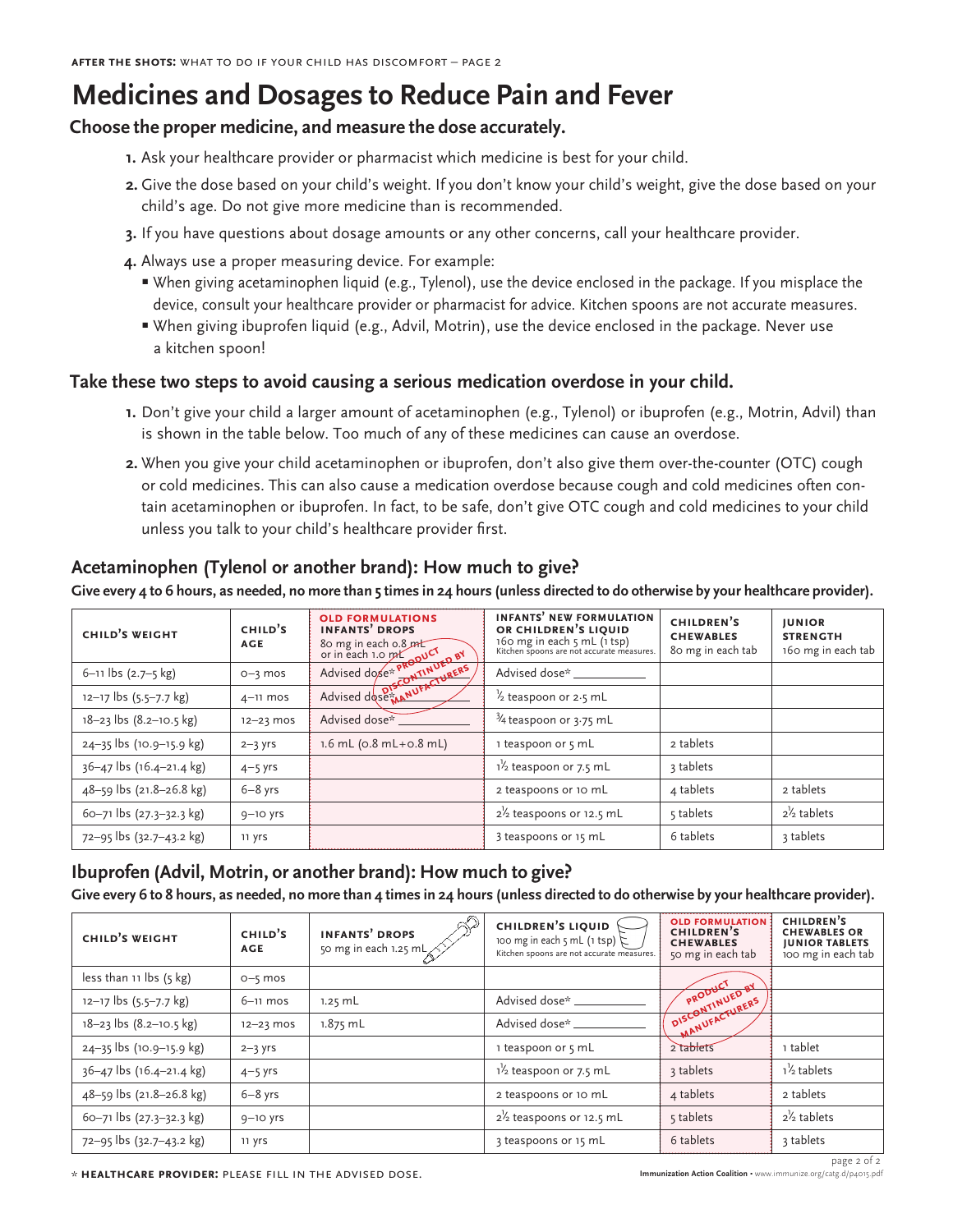

# **Know Concentration before Giving** Acetaminophen to Infants and Children

The Food and Drug<br>
Administration (FDA)<br>
is urging consumers to<br>
carefully read the labels of he Food and Drug Administration (FDA) is urging consumers to liquid acetaminophen marketed for infants to avoid giving the wrong dose to their children.

A less concentrated form of the popular medication is arriving on store shelves, and giving the wrong dose of acetaminophen can cause the medication to be ineffective if too little is given or cause serious side effects and, possibly, death if too much is given.

In an attempt to reduce the confusion over different strengths that have been blamed for past overdoses, some manufacturers are voluntarily offering only the less concentrated version for all children.

Until now, liquid acetaminophen marketed for infants has only been available in a stronger concentration that doesn't require giving the infants as much liquid with each dose.

But right now both concentrations of liquid acetaminophen are in circulation. Before giving the medication, parents and caregivers need to know whether they have the less concentrated version or the older, more concentrated medication. FDA is concerned that infants could be given too much or too little of the medicine if the different concentrations of acetaminophen are confused.

"Be very careful when you're giving your infant acetaminophen" says Carol Holquist, director of FDA's Division of Medical Error Prevention and Analysis.

Here's what the agency wants parents and caregivers to do:

More concentrated, still available

# **Drug Facts**

Active Ingredient (in each 0.8 mL) **Purpose** Acetaminophen 80 mg.........Pain reliever/fever reducer

# **Drug Facts**

**Active Ingredient (in each 1.0 mL) Purpose** Acetaminophen 80 mg........Pain reliever/Fever reducer

Less concentrated, newly available

**Drug Facts** 

**Active Ingredient (in each 5 mL) Purpose** Acetaminophen 160 mg......Pain reliever/Fever reducer

- Read the Drug Facts label on the package very carefully to identify the concentration of the liquid acetaminophen, the correct dosage, and the directions for use.
- Do not depend on a banner proclaiming that the product is "new." Some medicines with the old concentration also have this headline on their packaging.
- Use only the dosing device provided with the purchased product in order to correctly measure the right amount of liquid acetaminophen.
- Consult your pediatrician before giving this medication and make sure you're both talking about the same concentration.

#### **Overdosing Has Been a Risk**

An April 2011 report from FDA's Center for Drug Evaluation and Research (CDER) found that confusion caused by the different concentrations of liquid acetaminophen for infants and children was leading to overdoses that made infants seriously ill, with some dying from liver failure.

So to avoid dosing errors, some manufacturers voluntarily changed the liquid acetaminophen marketed for infants from 80 mg per 0.8mL or 80 mg per 1 mL to be the same concentration as the liquid acetaminophen marketed for children—160 mg per 5mL. This less concentrated liquid acetaminophen marketed for infants now has new dosing directions and

Courtesy of the FDA. Title and header edited by the Immunization Action Coalition (12/12)